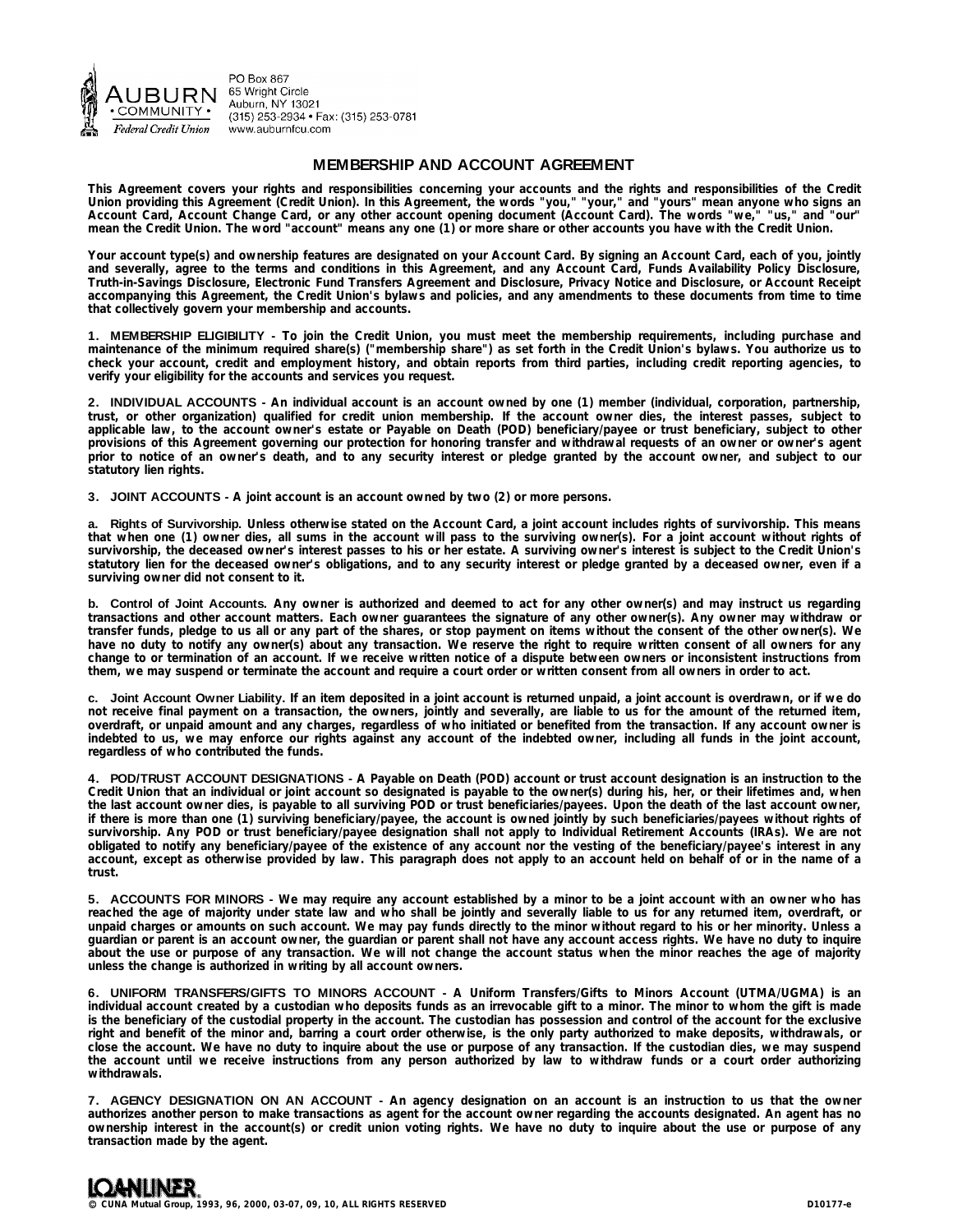8. DEPOSIT OF FUNDS REQUIREMENTS - Funds may be deposited to any account, in any manner approved by the Credit Union in accordance with the requirements set forth in the Truth-in-Savings Disclosure. Deposits made by mail, at night depositories, or at **unstaffed facilities are not our responsibility until we receive them. We reserve the right to refuse or to return any deposit.**

a. Endorsements. We may accept transfers, checks, drafts, and other items for deposit into any of your accounts if they are made payable to, or to the order of, one (1) or more account owners even if they are not endorsed by all payees. You authorize us to supply missing endorsements of any owners if we choose. If a check, draft, or item that is payable to two (2) or more persons is ambiguous as to whether it is payable to either or both, we will process the check, draft, or item as though it is payable to all such persons. If an insurance, government, or other check or draft requires an endorsement, we may require endorsement as set forth on the item. Endorsements must be made on the back of the check or draft within 11/2 inches of the top edge, although we may accept endorsements outside this space. However, any loss we incur from a delay or processing error resulting from an irregular **endorsement or other markings by you or any prior endorser will be your responsibility.**

b. Collection of Items. We act only as your agent and we are not responsible for handling items for deposit or collection beyond the exercise of ordinary care. We are not liable for the negligence of any correspondent or for loss in transit, and each correspondent will only be liable for its own negligence. We may send any item for collection. Items drawn on an institution located outside the United States are handled on a collection basis only. You waive any notice of nonpayment, dishonor, or protest regarding items we purchase or receive for credit or collection to your account. We reserve the right to pursue collection of previously dishonored items **at any time, including giving a payor financial institution extra time beyond any midnight deadline limits.**

c. Restrictive Legends. Some checks and drafts contain restrictive legends or similar limitations on the front of the item. Examples of restrictive legends include "two signatures required," "void after 60 days," and "not valid over \$500.00." We are not liable for payment of any check or draft contrary to a restrictive legend or other limitation contained in or on the item unless we have **specifically agreed in writing to the restriction or limitation.**

d. Final Payment. All items or Automated Clearing House (ACH) transfers credited to your account are provisional until we receive final payment. If final payment is not received, we may charge your account for the amount of such items or ACH transfers and impose a return item charge on your account. Any collection fees we incur may be charged to your account. We reserve the right to **refuse or return any item or funds transfer.**

e. Direct Deposits. We may offer preauthorized deposits (e.g., payroll checks, Social Security or retirement checks, or other government checks) or preauthorized transfers from other accounts. You must authorize direct deposits or preauthorized transfers by filling out a separate form. You must notify us at least 30 days in advance to cancel or change a direct deposit or transfer option. If your account is overdrawn, you authorize us to deduct the amount your account is overdrawn from any deposit, including deposits of government payments or benefits. Upon a bankruptcy filing, unless you cancel the authorization, we will continue applying payments from direct deposits in accordance with your authorization on file with us. If we are required to reimburse the U.S. Government for any benefit payment directly deposited into your account, we may deduct the amount returned from any of your **accounts, unless prohibited by law.**

f. Crediting of Deposits. Deposits made after the deposit cutoff time and deposits made on holidays or days other than our **business days will be credited to your account on the next business day.**

# **9. ACCOUNT ACCESS -**

a. Authorized Signature. Your signature on the Account Card authorizes your account access. We will not be liable for refusing to honor any item or instruction if we believe the signature is not genuine. If you have authorized the use of a facsimile signature, we may honor any check or draft that appears to bear your facsimile signature, even if it was made by an unauthorized person. You authorize us to honor transactions initiated by a third person to whom you have given your account number, even if you do not **authorize a particular transaction.**

b. Access Options. You may withdraw or transfer funds from your account(s) in any manner we permit (e.g., at an automated teller machine, in person, by mail, Internet access, automatic transfer, or telephone, as applicable). We may return as unpaid any check or draft drawn on a form we do not provide, and you are responsible for any loss we incur handling such a check or draft. We have the right to review and approve any form of power of attorney and may restrict account withdrawals or transfers. We are under no **obligation to honor any power of attorney which we reasonably conclude is invalid or unreliable or has been revoked.**

c. Credit Union Examination. We may disregard any information on any check or draft other than the signature of the drawer, the amount, and any magnetic encoding. You agree that we do not fail to exercise ordinary care in paying an item solely because our **procedures do not provide for sight examination of items.**

10. ACH & WIRE TRANSFERS - Except as amended by this Agreement, electronic fund transfers we permit that are subject to Article 4A of the Uniform Commercial Code will be subject to such provisions of the Uniform Commercial Code as enacted by the state where the main office of the Credit Union is located. We may execute certain requests for an electronic fund transfer by Fedwire. Fedwire transactions are subject to Federal Reserve Board Regulation J. You may order an electronic fund transfer to or from your account. We will debit your account for the amount of the electronic fund transfer and will charge your account for any fees related to the transfer. Unless we agree otherwise in writing, we reserve the right to refuse to execute any order to transfer funds to or from your account. We are not obligated to execute any order to transfer funds out of your account if the amount of the requested transfer plus applicable fees exceeds the available funds in your account. We are not liable for errors, delays, interruptions, or transmission failures caused by third parties or circumstances beyond our control, including mechanical, electronic, or equipment failure. We will not provide you with next day notice of ACH transfers, wire transfers, and other electronic payments credited to your account. You will receive notice of such credits on your account statements. You may contact us to determine whether a payment has been received. If we fail to properly execute a payment order, and such action results in a delay in payment to you, we will pay you dividends or interest for the period of delay as required by applicable law. The dividends or interest paid to you will be based on the lowest nominal dividend or interest rate we were paying on any account during that period. Payment orders we accept will be executed within a reasonable time of receipt but may not necessarily be executed on the date they are received. Cutoff times may apply to the receipt, execution and processing of fund transfers, payment orders, cancellations, and amendments. If a request for a fund transfer, payment order, cancellation, or amendment is received after a cutoff time, it may be treated as having been received on the next fund transfer business day. Information about any cutoff times is available upon request. From time to time, we may need to temporarily suspend processing of a transaction for greater scrutiny of verification in accordance with applicable law. This action may affect settlement or availability of the transaction. When you initiate a wire transfer, you may identify the recipient and any financial institution by name and by account or identifying number. The Credit Union and any other financial institutions facilitating the transfer may rely strictly on the account or identifying number, even if the number identifies a different person or financial institution. Any account owner may amend or cancel a payment order, even if that person did not initiate the order. We may refuse any request to amend or cancel a payment order that we believe will expose the Credit Union to liability or loss. Any request that we accept to amend or cancel a payment order will be processed within a reasonable time after it is received.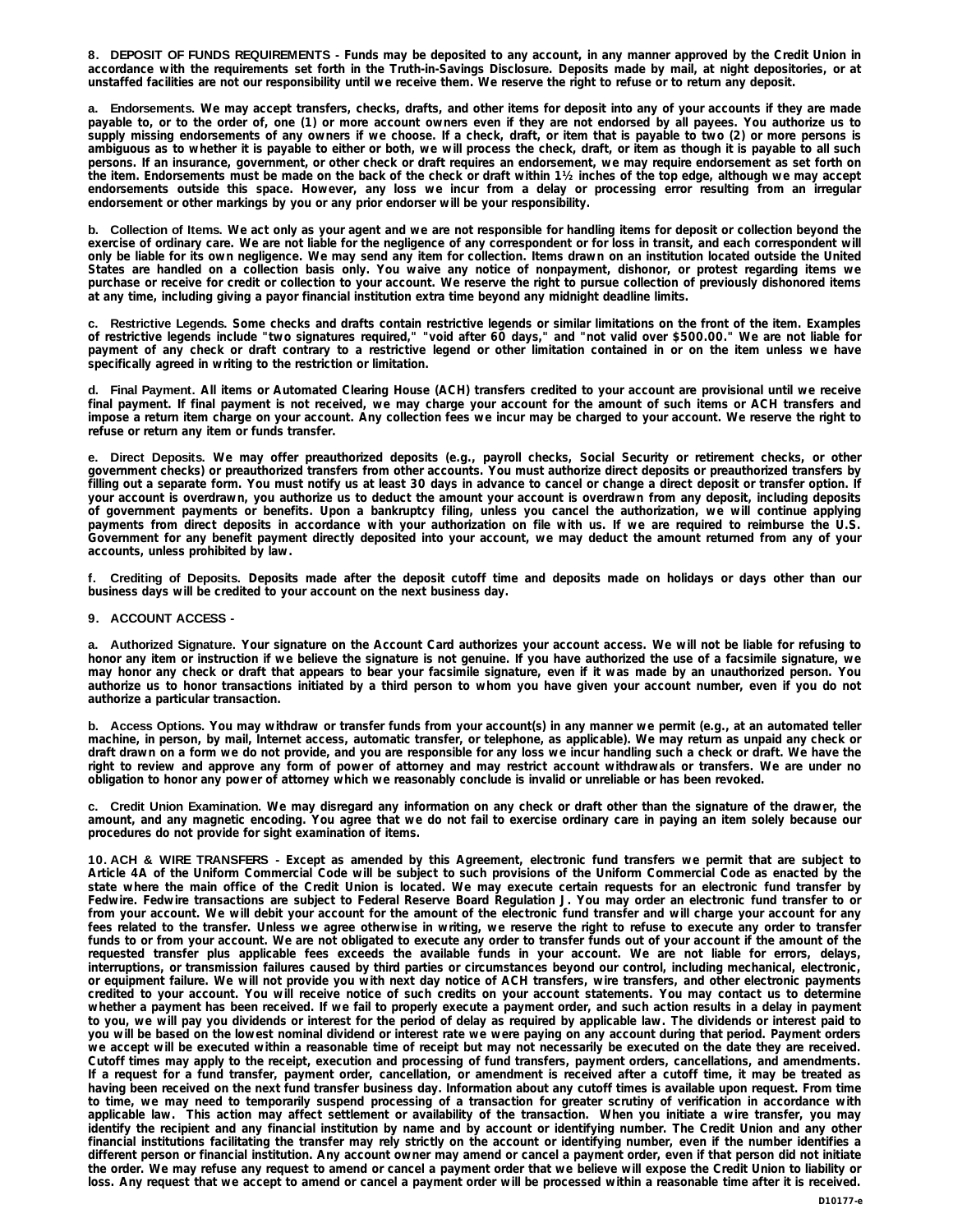You agree to hold us harmless from and indemnify us for all losses and expenses resulting from any actual or attempted amendment or cancellation of a payment order. We may require you to follow a security procedure to execute a payment order or certain electronic fund transfer transactions. We will notify you of any such security procedures, and you agree that our security procedures **are commercially reasonable.**

11. ACCOUNT RATES AND FEES - We pay account earnings and assess fees against your account as set forth in the Truth-in-Savings Disclosure and Schedule of Fees and Charges. We may change the Truth-in-Savings Disclosure or Schedule of Fees and **Charges at any time and will notify you as required by law.**

## **12. TRANSACTION LIMITATIONS -**

a. Withdrawal Restrictions. We will pay checks or drafts, permit withdrawals, and make transfers from available funds in your account. The availability of funds in your account may be delayed as described in our Funds Availability Policy Disclosure. We may also pay checks or drafts, permit withdrawals, and make transfers from your account from insufficient available funds if you have established an overdraft protection plan or, if you do not have such a plan with us, in accordance with our overdraft payment policy.

We may refuse to allow a withdrawal in some situations and will advise you accordingly if: (1) there is a dispute between account owners (unless a court has ordered the Credit Union to allow the withdrawal); (2) a legal garnishment or attachment is served; (3) the account secures any obligation to us; (4) required documentation has not been presented; or (5) you fail to repay a credit union **loan on time. We may require you to give written notice of seven (7) to 60 days before any intended withdrawals.**

b. Transfer Limitations. We may limit the dollar amount or the number of transfers from your account. Please consult your **Truth-in-Savings Disclosure or your Electronic Fund Transfers Agreement and Disclosure.**

13. CERTIFICATE ACCOUNTS - Any time deposit, term share, share certificate, or certificate of deposit account allowed by state law (certificate account), whichever we offer, is subject to the terms of this Agreement, the Truth-in-Savings Disclosure, and the **Account Receipt for each account, the terms of which are incorporated herein by reference.**

# **14. OVERDRAFTS -**

a. Payment of Overdrafts. If, on any day, the available funds in your share or deposit account are not sufficient to pay the full amount of a check, draft, transaction, or other item posted to your account plus any applicable fee ("overdraft"), we may pay or return the overdraft. The Credit Union's determination of an insufficient available account balance may be made at any time between presentation and the Credit Union's midnight deadline with only one (1) review of the account required. We do not have to notify you if your account does not have sufficient available funds to pay an overdraft. Your account may be subject to a charge for each overdraft regardless of whether we pay or return the overdraft. For ATM and one-time debit transactions, you must consent to the Credit Union's overdraft protection plan in order for the transaction amount to be covered under the plan. Without your consent, the Credit Union may not authorize and pay an overdraft resulting from these types of transactions. Services and fees for overdrafts are shown in the document the Credit Union uses to capture the member's opt-in choice for overdraft protection and the Schedule of **Fees and Charges.** 

Except as otherwise agreed in writing, if we exercise our right to use our discretion to pay an overdraft, we do not agree to pay overdrafts in the future and may discontinue covering overdrafts at any time without notice. If we pay an overdraft or impose a fee that overdraws your account, you agree to pay the overdrawn amount in accordance with your overdraft protection plan or, if you do **not have such a plan with us, in accordance with our overdraft payment policy.**

b. Order of Payments. Checks, drafts, transactions, and other items may not be processed in the order that you make them or in the order that we receive them. We may, at our discretion, pay a check, draft, or item, and execute other transactions on your account in any order we choose. The order in which we process checks, drafts, or items, and execute other transactions on your account may affect the total amount of overdraft fees that may be charged to your account. Please contact us if you have questions **about how we pay checks or drafts and process transfers and withdrawals.**

15. POSTDATED AND STALEDATED CHECKS OR DRAFTS - You agree not to issue any check or draft that is payable on a future date (postdated). If you do issue a check or draft that is postdated and we pay it before that date, you agree that we shall have no liability to you for such payment. You agree not to deposit checks, drafts, or other items before they are properly payable. We are **not obligated to pay any check or draft drawn on your account that is presented more than six (6) months past its date.**

### **16. STOP PAYMENT ORDERS -**

a. Stop Payment Order Request. Any owner may request a stop payment order on any check or draft drawn on the owner's account. To be binding, the order must be in writing, dated and signed, and must accurately describe the check or draft, including the exact account number, the check or draft number, and the exact amount of the check or draft. This exact information is necessary for the Credit Union's computer to identify the check or draft. If we receive incorrect or incomplete information, we will not be responsible for failing to stop payment on the check or draft. In addition, we must receive sufficient advance notice of the stop payment order to allow us a reasonable opportunity to act on it. If we recredit your account after paying a check or draft over a valid and timely stop payment order, you agree to sign a statement describing the dispute with the payee, to assign to us all of your **rights against the payee or other holders of the check or draft, and to assist us in any legal action.**

b. Duration of Order. Oral stop payment orders for checks or drafts will lapse within 14 calendar days unless confirmed in writing within that time. Written stop payment orders for checks or drafts are effective for six (6) months and may be renewed for additional six (6) month periods by requesting in writing that the stop payment order be renewed within a period during which the stop **payment order is effective. We are not required to notify you when a stop payment order expires.**

c. Liability. Fees for stop payment orders are set forth in the Truth in Savings Disclosure or Schedule of Fees and Charges. Payment on any certified check, cashier's check, teller's check, or any other check, draft, or payment guaranteed by us may be stopped only according to the provisions of Section 4-403 of the Uniform Commercial Code as enacted by the state of New York. Although payment of an item may be stopped, you may remain liable to any item holder, including us. You agree to indemnify and hold the Credit Union harmless from all costs, including attorney's fees, damages, or claims related to our refusing payment of an item, including claims of any joint account owner, payee, or endorsee in failing to stop payment of an item as a result of incorrect **information provided by you.**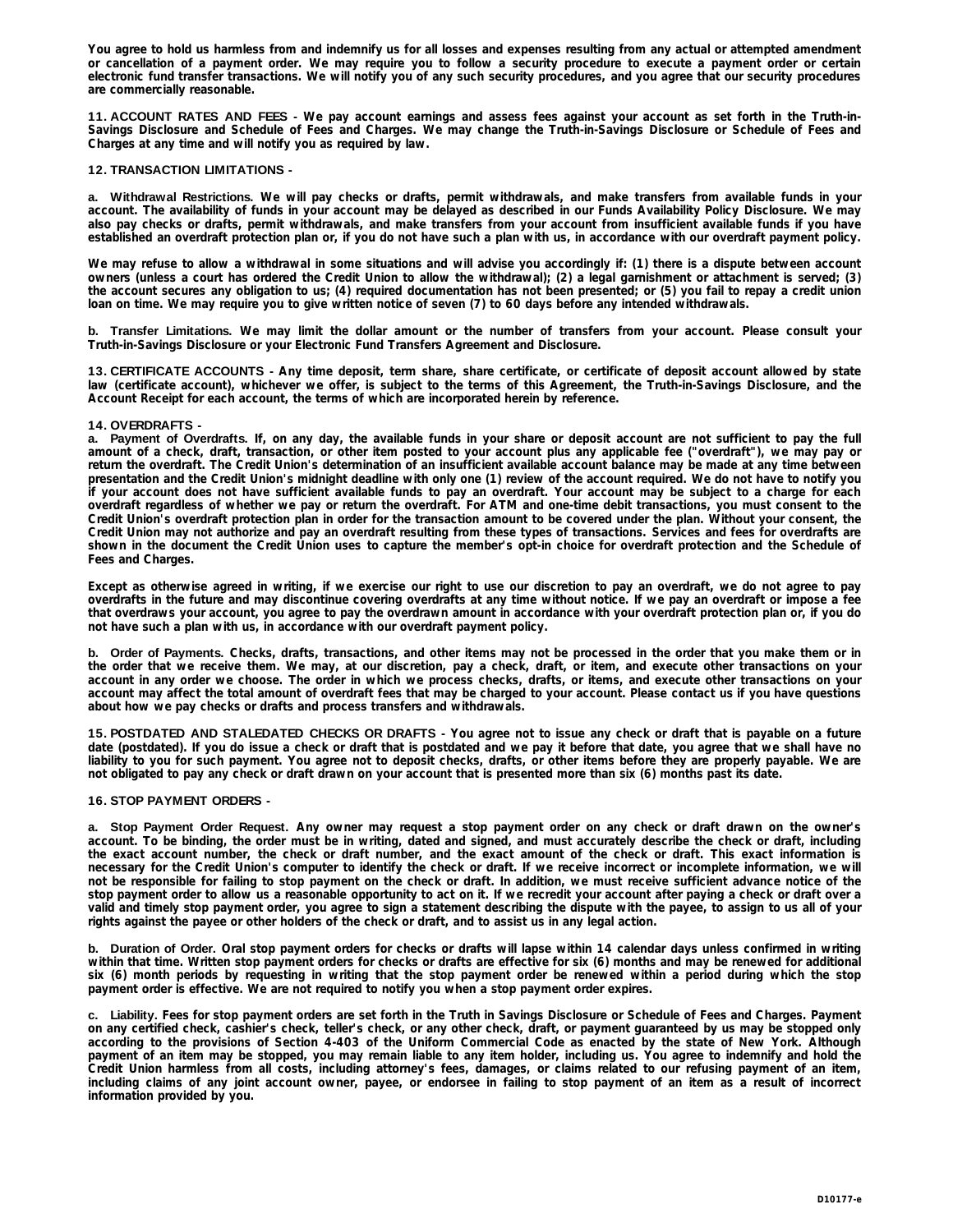17. CREDIT UNION LIABILITY - If we do not properly complete a transaction according to this Agreement, we will be liable for your losses or damages not to exceed the amount of the transaction, except as otherwise provided by law. We will not be liable if: (1) your account contains insufficient funds for the transaction; (2) circumstances beyond our control prevent the transaction; (3) your loss is caused by your or another financial institution's negligence; or (4) your account funds are subject to legal process or other claim. We will not be liable for consequential damages, except liability for wrongful dishonor. We exercise ordinary care if our actions or nonactions are consistent with applicable state law, Federal Reserve regulations and operating letters, clearinghouse rules, and general financial institution practices followed in the area we serve. You grant us the right, in making payments of deposited funds, to rely exclusively on the form of the account and the terms of this Agreement. Any conflict regarding what you and our employees **say or write will be resolved by reference to this Agreement.**

18. CHECKS OR DRAFTS PRESENTED FOR PAYMENT IN PERSON - We may refuse to accept any check or draft drawn on your account that is presented for payment in person. Such refusal shall not constitute a wrongful dishonor of the check or draft, and we **shall have no liability for refusing payment.**

19. REMOTELY CREATED CHECKS OR DRAFTS - For purposes of this paragraph. "account" means a transaction account, credit account, or any other account on which checks or drafts may be drawn. A remotely created check or draft is a check or draft created by someone other than the person on whose account the check or draft is drawn. A remotely created check or draft is generally created by a third party payee as authorized by the owner of the account on which the check or draft is drawn. Authorization is usually made over the telephone or through on-line communication. The owner of the account does not sign a remotely created check or draft. In place of the owner's signature, the remotely created check or draft usually bears a statement that the owner authorized the check or draft or bears the owner's printed or typed name. If you authorize a third party to draw a remotely created check or draft against your account, you may not later revoke or change your authorization. It is your responsibility to resolve any authorization issues directly with the third party. We are not required to credit your account and may charge against **your account any remotely created check or draft for which the third party has proof of your authorization.**

20. PLEDGE/STATUTORY LIEN - Unless prohibited by law, you pledge and grant as security for all obligations you may have now or in the future, except obligations secured by your principal residence, all shares and dividends and all deposits and interest, if any, in all accounts you have with us now and in the future. If you pledge a specific dollar amount in your account(s) for a loan, we will freeze the funds in your account(s) to the extent of the outstanding balance of the loan or, if greater, the amount of the pledge if the loan is a revolving loan. Otherwise, funds in your pledged account(s) may be withdrawn unless you are in default. Federal or state law (depending upon whether we have a federal or state charter) gives us a lien on all shares and dividends and all deposits and interest, if any, in accounts you have with us now and in the future. Except as limited by federal or state law, the statutory lien gives us the right to apply the balance of all your accounts to any obligation on which you are in default. After you are in default, we may **exercise our statutory lien rights without further notice to you.**

Your pledge and our statutory lien rights will allow us to apply the funds in your account(s) to what you owe when you are in default, except as limited by federal or state law. If we do not apply the funds in your account(s) to satisfy your obligation, we may place an administrative freeze on your account(s) in order to protect our statutory lien rights and may apply the funds in your account(s) to the amount you owe us at a later time. The statutory lien and your pledge do not apply to any Individual Retirement Account or any other account that would lose special tax treatment under federal or state law if given as security. By not enforcing our right to apply funds in your account to your obligations that are in default, we do not waive our right to enforce these rights at a **later time.**

21. LEGAL PROCESS - If any legal action is brought against your account, we may pay out funds according to the terms of the action or refuse any payout until the dispute is resolved. Any expenses or attorney fees we incur responding to legal process may be charged against your account without notice, unless prohibited by law. Any legal process against your account is subject to our lien **and security interest.**

22. ACCOUNT INFORMATION - Upon request, we will give you the name and address of each agency from which we obtain a credit report regarding your account. We agree not to disclose account information to third parties except when: (1) it is necessary to complete a transaction; (2) the third party seeks to verify the existence or condition of your account in accordance with applicable **law; (3) such disclosure complies with the law or a government agency or court order; or (4) you give us written permission.**

### **23. NOTICES -**

a. Name or Address Changes. You are responsible for notifying us of any name or address change. The Credit Union is only required to attempt to communicate with you at the most recent address you have provided to us. We may require all name and address changes to be provided in writing. If we attempt to locate you, we may impose a service fee as set forth in the **Truth-in-Savings Disclosure or Schedule of Fees and Charges.**

b. Notice of Amendments. Except as prohibited by applicable law, we may change the terms of this Agreement at any time. We will notify you of any change in terms, rates, or fees as required by law. We reserve the right to waive any terms of this Agreement. Any **such waiver shall not affect our right to future enforcement.**

c. Effect of Notice. Any written notice you give us is effective when we receive it. Any written notice we give to you is effective when it is deposited in the U.S. mail, postage prepaid, and addressed to you at your statement mailing address. Notice to any **account owner is considered notice to all account owners.**

d. Electronic Notices. If you have agreed to receive notices electronically, we may send you notices electronically and discontinue **mailing paper notices to you until you notify us that you wish to reinstate receiving paper notices.**

24. TAXPAYER IDENTIFICATION NUMBER AND BACKUP WITHHOLDING - Your failure to furnish a correct Taxpayer Identification Number (TIN) or meet other requirements may result in backup withholding. If your account is subject to backup withholding, we must withhold and pay to the Internal Revenue Service (IRS) a percentage of dividends, interest, and certain other payments. If you **fail to provide your TIN, we may suspend opening your account.**